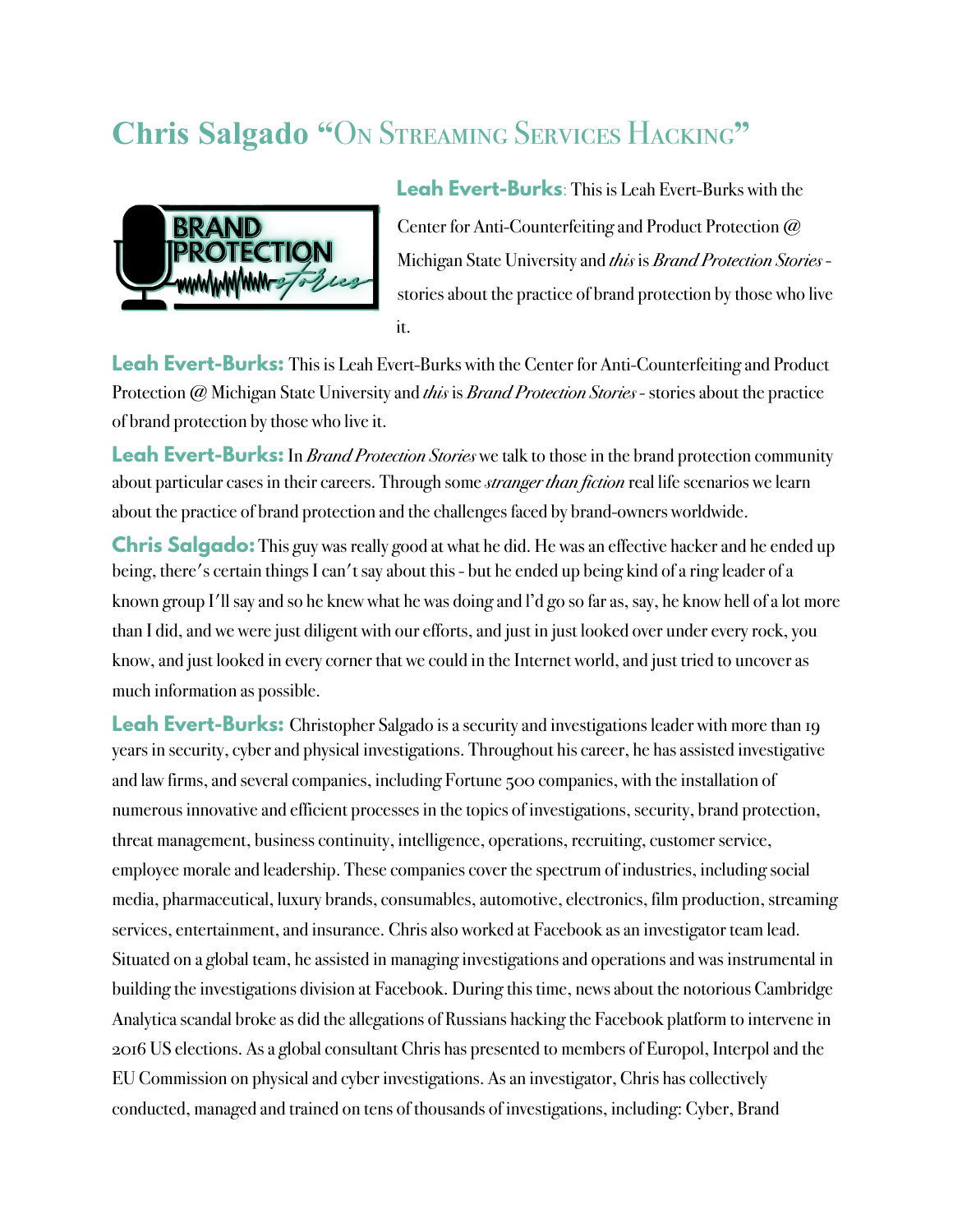Protection, Corporate, Criminal, Civil, and Surveillance. Chris graduated from Illinois Institute of Technology with a Bachelor of Science in Political Science and a minor in Psychology. In his spare time Chris is a contributing author to PI Magazine on cyber and social media investigations and a member of the London Speaker Bureau.

**Leah Evert-Burks:** Good morning Chris.

**Chris Salgado:** Good morning.

**Leah Evert-Burks:** How did we live before streaming? It's hard to quantify how important this form of at-home entertainment has become for us in particular in 2020, 21, 22, and beyond. With the pandemic came the shuttering of movie theaters and though now reopening consumption of media may have forever changed. Online streaming was the consumer's lifeline, also a financial lifeline for movie studios. So what happens when demand spikes for any goods or services - infringers move in. Such as the story, we will talk to Chris today about on the hacking of online streaming services. So, Chris, you have been an investigator for years, and have worked with numerous brands in a variety of industries, and as the audience has heard from your bio, you established the Facebook investigations division during an interesting time in that platform's history. Before we get into this case, regarding the hacking of a movie streaming service, can you touch a little bit on what your experience was at Facebook.

**Chris Salgado:** Yeah, yeah, thank you for having me. I appreciate it. So when I went to Facebook I was onboarded as a contractor, and I was tasked with helping the team. It wasn't just me though, I'm not a prodigy. It was a team of fantastic individuals, including my director and I was tasked with helping them stay their global investigations division and it was, I thought I knew social media and cyber investigations pre-Facebook. I didn't know social media or cyber investigations pre-Facebook. We learned a lot there. It was absolutely fantastic and I'm super grateful that they gave me the opportunity to do that and kind of spread my wings. They enjoyed what I had done for them, and they bought out my contracts, made me an FTE full-time employee at Facebook, itself. Gave me another roster of projects to help implement and oversee with them. And it was absolutely fantastic time and opportunity and time, because I was there when Cambridge Analytica broke. I was there when the the news really kind of fueled into the fire of the Russians hacking the platform for the US 2016 Presidential election. I was there post-election, but I was there when the fire really began on them, saying, hey or people saying, hey, what really happened here? So it's pretty critical time and help support a lot of different operations there, and, like, I said, staying-up new systems and implementing efficiencies in current ones. So we did uh, we cut our hands in a lot of different buckets. There's a lot that I can't say about what I did at Facebook but it was a absolutely fantastic time, and I'm absolutely humble that they give me the opportunity to do.

**Leah Evert-Burks:** Yeah, sounds fascinating.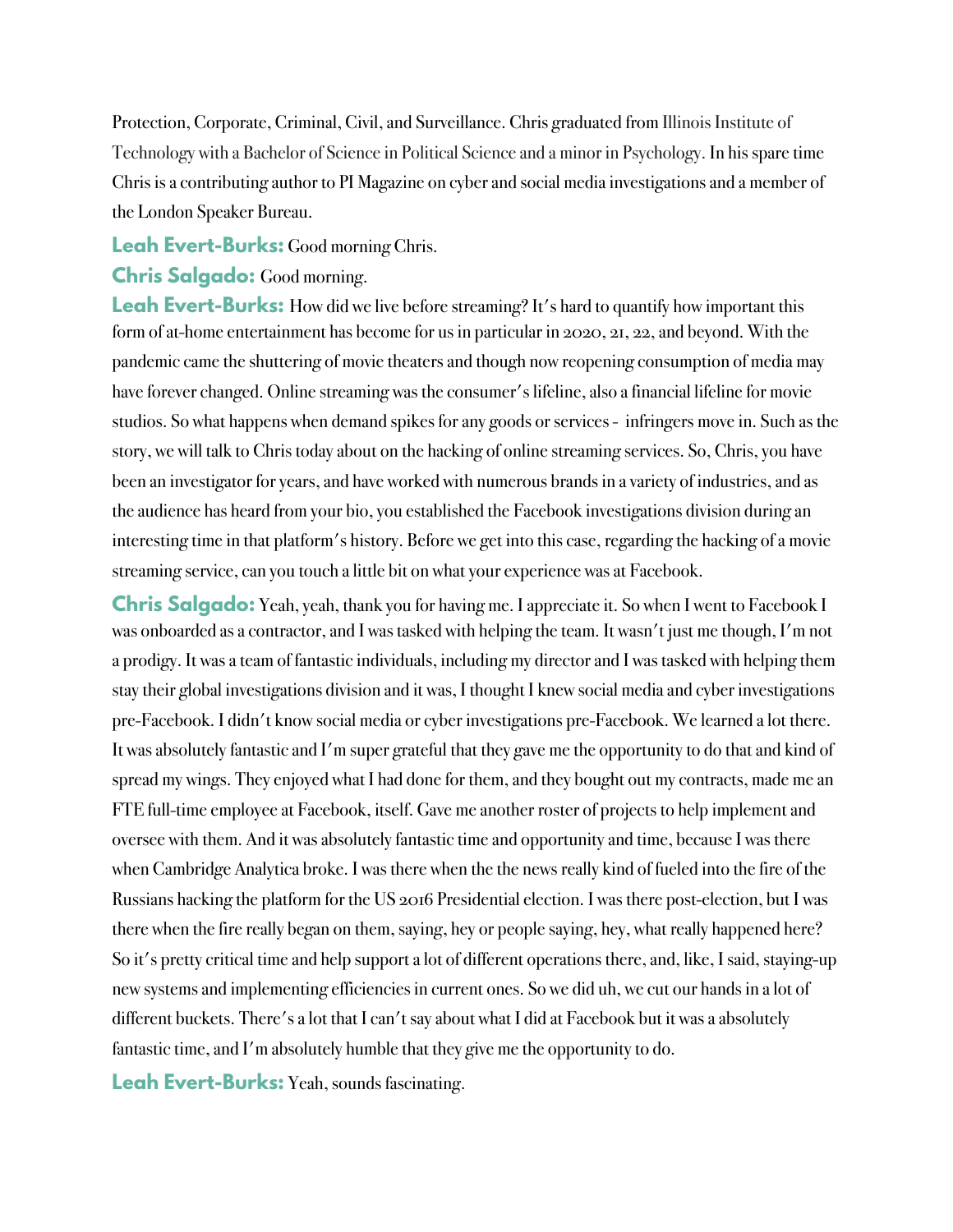**Chris Salgado:** It really was. It really was, both as the project itself and the opportunity itself. And again kind of multiplied by the timing of my entrance into Facebook, and the tenure that I had over there lots of stuff just kind of spiking up for us to engage upon.

**Leah Evert-Burks:** Right. Right. So, as I mentioned in my intro streaming really has become a lifeline for consumers. This case was an incident of hacking before the airing of a major film on a streaming platform. I think first it would be helpful if you could explain to the listeners what the world of hackers is like.

**Chris Salgado:** So it was, in regard to major content coming out I don't want to say film specifically, but it was major content. But yeah, I mean in a nutshell these days unfortunately, hacker has become hard and parcel with everyday life, right? Everything is onboarded into the digital media or digital life. And we as as individuals, even beyond consumers, just as persons.

We are forced upon the digital world if we weren't already engaged in that. Many of us,

I'll even go so far as say, most of us were. But even for those that have been engaging upon the digital world for years decades, even, you know, we find ourselves kind of being forced and doing more than we did before, plain and simple ordering groceries online. I remember when Pea Pod, you know, was around, and what the early 2000s something like that. And I thought no, that's I would never do that they had their flyers and stuff. I would never do that. But here we are today and I'm ordering groceries online.

## **Leah Evert-Burks:** Right.

**Chris Salgado:** You know, beyond Amazon. It's hey, let me get some dragon fruit over here, you know. So yeah, we've been thrusted into a more regular version of us going online and engaging in whatever livelihood that we have with that and it was - so the hackers, the world has kind of developed a connotation of this underground murky area where it's just secret codes and secret passages, you know, knocks on special doors in an alley and then we open up into it like a cantina, and everyone's got a hacked laptop, or something like that, and I'm sure those exist across the globe. But it's become so popularized, popular, excuse me to really bring in everybody across the spectrum as far as demographics go. I mean you've got your white hat hackers, right? Those are the folks that hack for good reasons. You've got your black hat hackers, polar opposite, and then you've got your gray hat hackers those are the folks that really engage in hacking, and sometimes they do good, sometimes they don't do good, right, and they're kind of like, maybe even like bounty hunters. If you give me enough money, I'll help you out so. But again, the demographics on the hacker are really runs the gamut, I mean. There was the report that I was just reading, not too long ago issued by, I believe it was the - I apologize I can't remember what entity it was but it was a report that I was reading where one of them, very well-known hackers, hacking groups is led by a 16-year-old living with his mom. I mean, and this is a very effective hackers group so again you've got your and and we've come across with our cyber investigations for our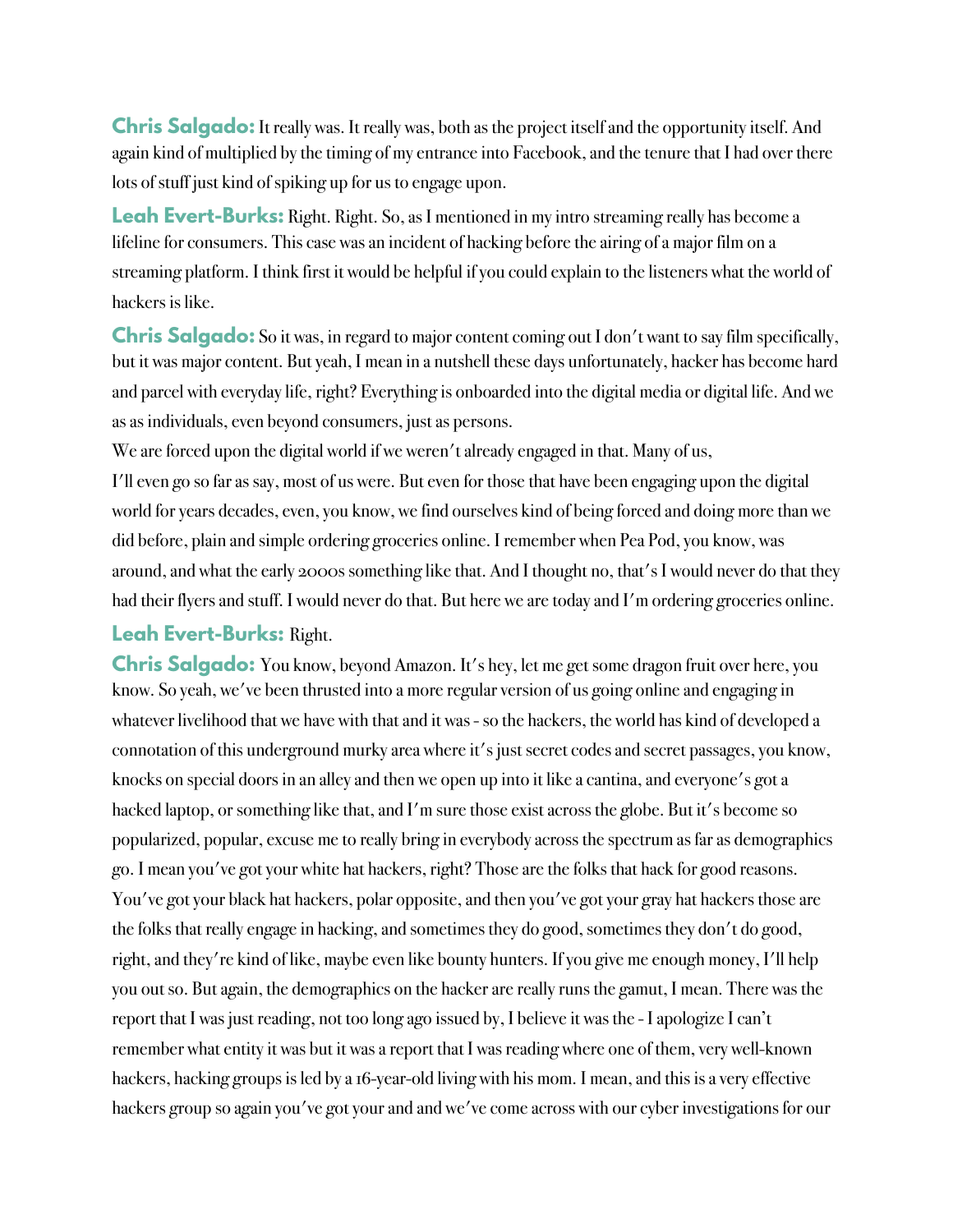clients. We've come across instances where we've uncovered literally supposed white hat hackers enveloped with a really well-known cybersecurity firms, and they're honeymooning as black hat hackers. We've uncovered that in several episodes that we have engaged upon for our clients. So again, it really spans the spectrum as far as demographics. Regionally speaking, a lot of people think all the all the hackers are in Russia or China, and we do have some over there, but they're all over the place here in the US. And they're all over the place if you remember when Twitter got hacked. It was 2 years ago now, the head of that hacking group, and it was a very, very small group was a 17-year-old, actually here out of Florida. I'm in Florida. So you know it really runs the spectrum of regions, of demographics, of even skill set.

**Leah Evert-Burks:** So the hacker case that you were called upon Chris. You were retained to find this hacker where other investigators had failed to locate the perpetrator. What were some of the obstacles that you faced?

**Chris Salgado:** There were plenty, as you said we weren't the first firm engaging in the into, onto the situation. It was a pretty rough case, and I can't fault the other investigators, for really not being able to uncover what we ultimately did, because what it was was this this hacker, this person was tapping into the content database of one of our clients, and he would download the content, and he would release the content on his own private servers underground. But it was so much, even though we're talking underground it was so much that it was significantly impacting the bottom line of our client, because you kind of think underground, how much a percentage of those people kind of engaged kind of go that pathway. You do the cost analysis, as the client say - Okay, do we really need to engage this person or can we absorb that as a loss? Every company, does it. And the answer to that was absolutely. They need to engage on that person because of the large infiltration that he was developing on a routine basis. So we, in partnership with our client, we start off with very little information on the subject. You're talking like IP addresses, or IP address, username with a sanitized account. I mean very nothing to go on there. So, continuing to partnership with our client, we were able to identify the individual. But, that's I mean that's a great summary and watered-down version of what happened because we, this guy was really good at what he did. He was an effective hacker and he ended up being - there's certain things I can't say about this, but he ended up being kind of a ring leader of a known group I'll say and so he knew what he was doing and l'd go so far as, say, he know hell of a lot more than I did, and we were just diligent with our efforts, and just in just looked over under every rock, you know, and just looked in every corner that we could in the Internet world, and just tried to uncover as much information as possible. And this this individual just let loose on numerous red herrings in case anybody was trying to identify who he was. He knew he was, he was doing something that wasn't really on the up and up. So you dropped a lot of red herrings, a lot of dead ends. He put up a lot of different obstacles and it wasn't just him. He was involved,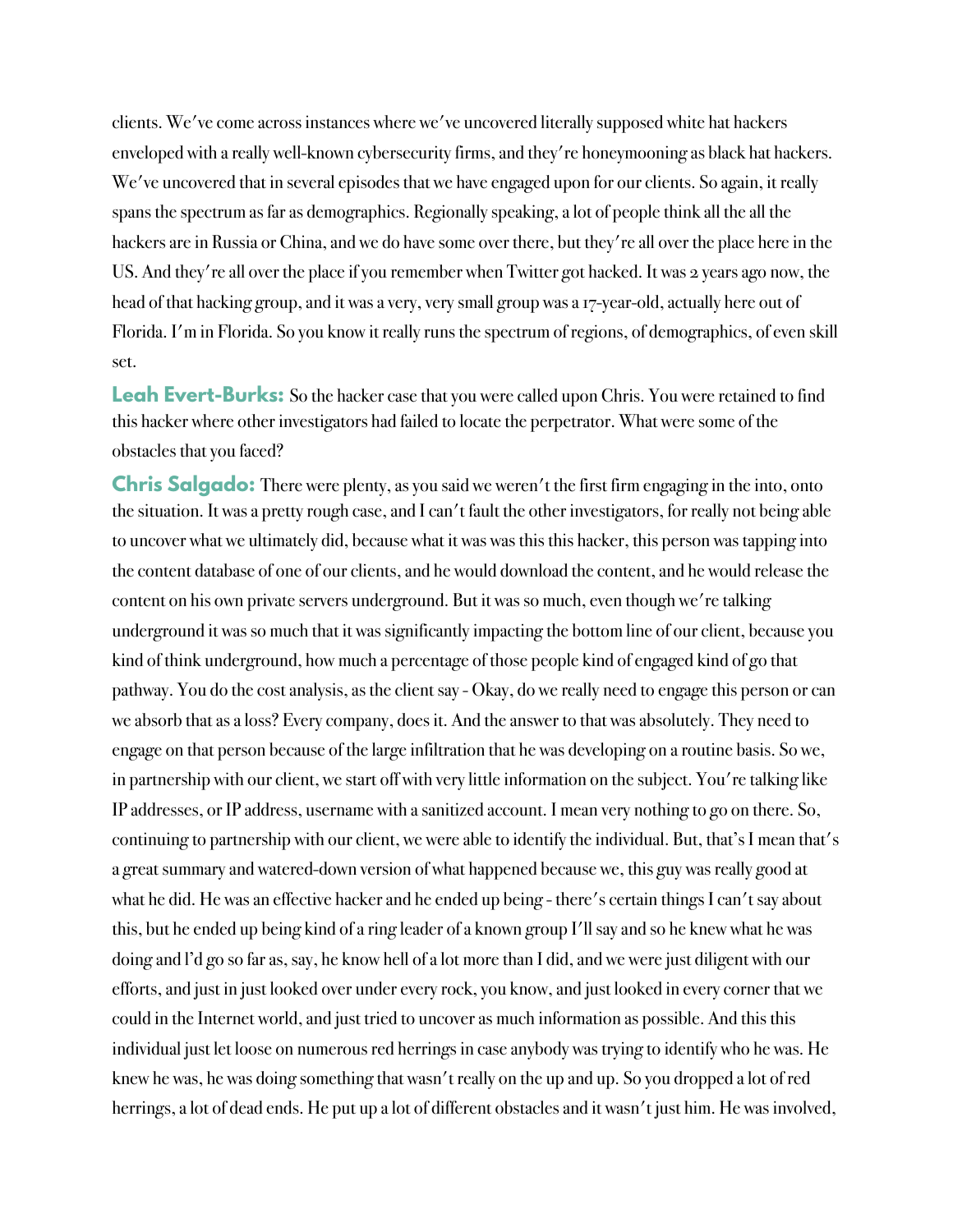like, I said, in a group and he got his kind of cronies, and that group to really support him, IN various ways, and they multiplied his effect. They dropped red herrings. They dropped dead ends as well. They even turn the corners and kind of set up their enemy hacker groups to take the fall. So you thought you were chasing one person, and you turn on you say oh, it's actually not, Mr. John, it's Mr. Jake and it's not Mr. Jake, Mr. John wants you think that.

Leah Evert-Burks: So it led you to false leads. And it's it's interesting what you were saying just a few minutes ago about the range of hackers out there. So you know, typically in in criminal investigations, you could maybe profile the criminal. But here it's such a variety of society, that that's sounds like that is pretty difficult to do. Then what you just said that the hackers are supportive of each other. And then led you down paths to point to enemies of theirs. That's a lot to figure out.

**Chris Salgado:** It is, it was, it was not an easy case. I'm very grateful at the clients for having one, come to us and say hey we think you can do this because I looking at I was like I'm not sure if we can but we'll give it a shot right and and we did, and again in strong partnership with our client, we were able to develop a slew of information and then we had to carve out what information is misinformation - very popular topic these days, right, and then what information is legit information, and some folks don't really realize that misinformation is still information so it's still helpful to you even if it's to say hey, well, let's negate that attitude or that pathway because it's misinformation, even that's helpful. And you have to investigate the misinformation to kind of identify if it's plain misinformation and again that's still a telltale sign that, hey, that information is null and void to what you're trying to seek, it's still information. However, if you chase down that misinformation you might develop who you're author is because usually misinformation is published by an anonymous author, or even if says you know, John Doe online through a Reddit group, or something like that. You possibly can learn why they're doing it like I said you can identify. Oh, it seems that this author of this misinformation post is an enemy of my subject, right? So then you can understand, okay, what other nexus points can I develop from this? And again, misinformation is still information. It still can become key, or at least helpful, to your investigation.

Leah Evert-Burks: Yeah, I think that's a really important point to to talk about to really bring to light, because I think many times when people run into misinformation, they dismiss it. But it really is a way of figuring out what, what path you need to go on. Interesting that, Chris, that you mentioned, that this hacker threw up a number of red herrings. Can you outline what some of those were, or mentioned what some of those were?

**Chris Salgado:** Absolutely, so quite a few of them. Like I said this guy was really good at what he did he would use multiple usernames. So let's say, for instance, this is just an example, well, let's say that he had a Reddit account. Well, he would multiply that by 10 he would have 10 different Reddit accounts.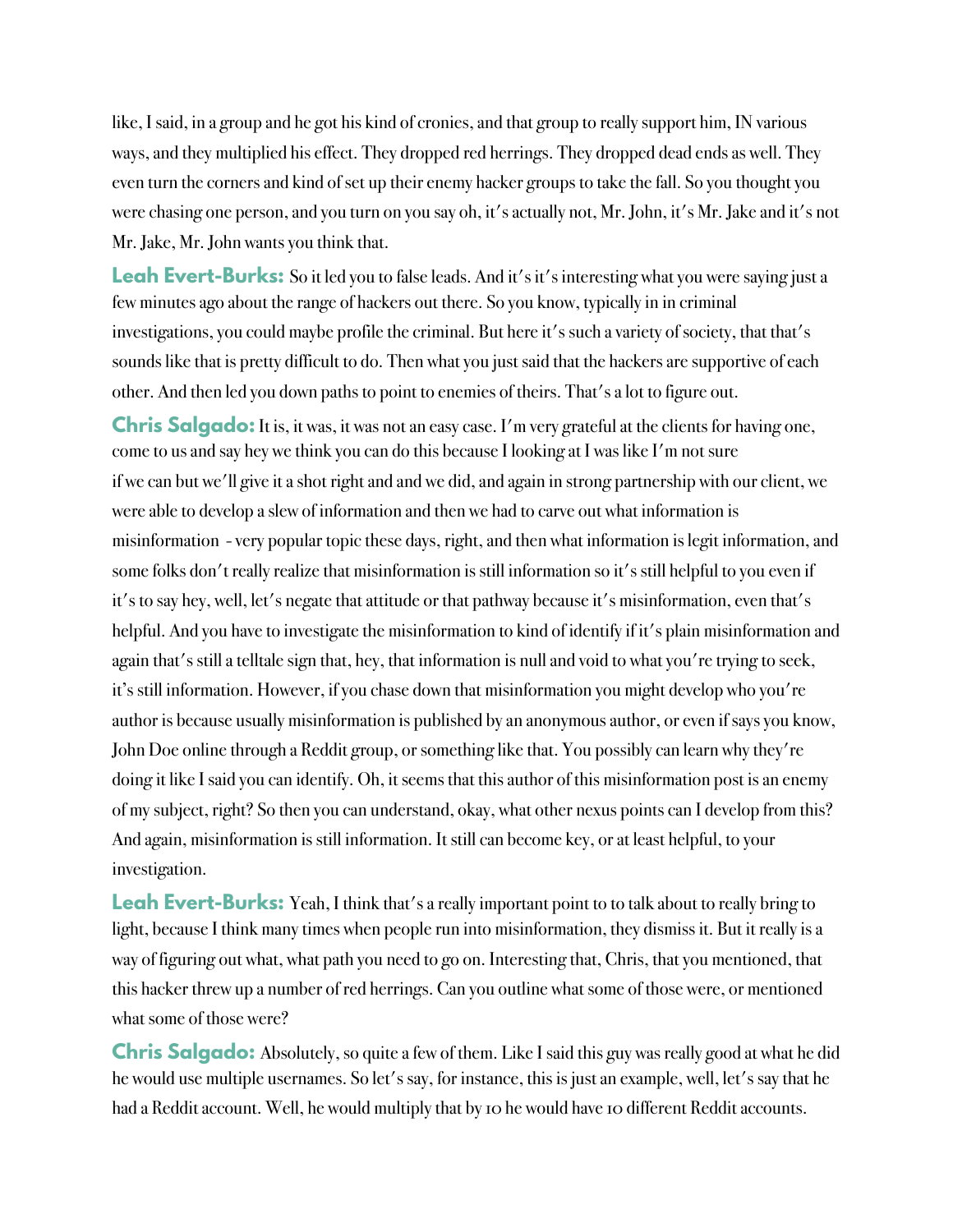He'd cross genders, so he would say his Reddit account was John Doe. He would cross genders and say I'm also Jane Smith. He would also deploy multiple shared usernames. So in that same hypothetical and this is a hypothetical, in that same hypothetical of 10 usernames – I'm just saying Reddit is the popular forum out there. He would have his cronies in his hacker group use those same usernames. So you'd go ahead and you'd identify this context and you would develop an understanding what wording this person uses, your subject. You would develop an understanding of what their perspective is on a couple of things because this you gotta keep in mind this is a pretty lengthy investigation and then all of a sudden it would do a 180 an absolute 180 in context. So you still have the same username, Jane Doe or, Jane Smith, whatever it was, the same username pumping out, most of it very different ideology, very different wording from what it did and you're like, doesn't sound like the same person. And sure enough, you dig even more and you identify that multiple individuals using the same username that too, is specifically set up to throw off investigators to throw off anybody that's on the chase, because you either walk away at best confused, or you realize, Okay, you know what that might not be our guy or our gal right and you throw it off the the perspective investigation, which is very dangerous because you give off that information that otherwise could be pertinent to your investigation. And he would even have this, this actually did happen. He would even have his cronies set up different username accounts to bash him. Then you would think, okay, well, that person's against them that's part of the enemy. Oh, it's the same person it's all an amalgamation of misinformation, and it's not easy to uncover, you have to really delve into it's a lengthy investigation, but when you've got a client as we did, suffering the losses as they were you really have to pull out all the tools and resources that you have to really dig into the situation. I can't, this was a very challenging case but I'm very happy with the results of it. But those are the types of red herrings that he put up. The other misinformation, red herrings he put up, he had fake LinkedIn accounts. We knew that this individual had 2 lives. This individual had a professional life, and this individual had a hacker life, and he did a really good job of keeping a one-arm's distance between the 2. Our job was to identify who this was. We knew a name. We knew a username, and then we developed the hacker name. This hacker name was pretty popular and we still didn't know who that was. So we had to draw that nexus point between the username to their realize that the person's real identity. Well, with having the latter, a real identity, as we all do in this world. No matter what you do online, you have a real identity. We have LinkedIn accounts, a lot of us do. He did as well, and he had several of them, though, several of them, and he one of them he had, it was his account but when you delve into further, he had a photo of I I can say he had a photo of an African-American male as the profile photo, our subject was not African American so it threw us off a little bit, but the content of that gave us more information. To continue to chase down our subject now, if we stopped there because of that red herring we wouldn't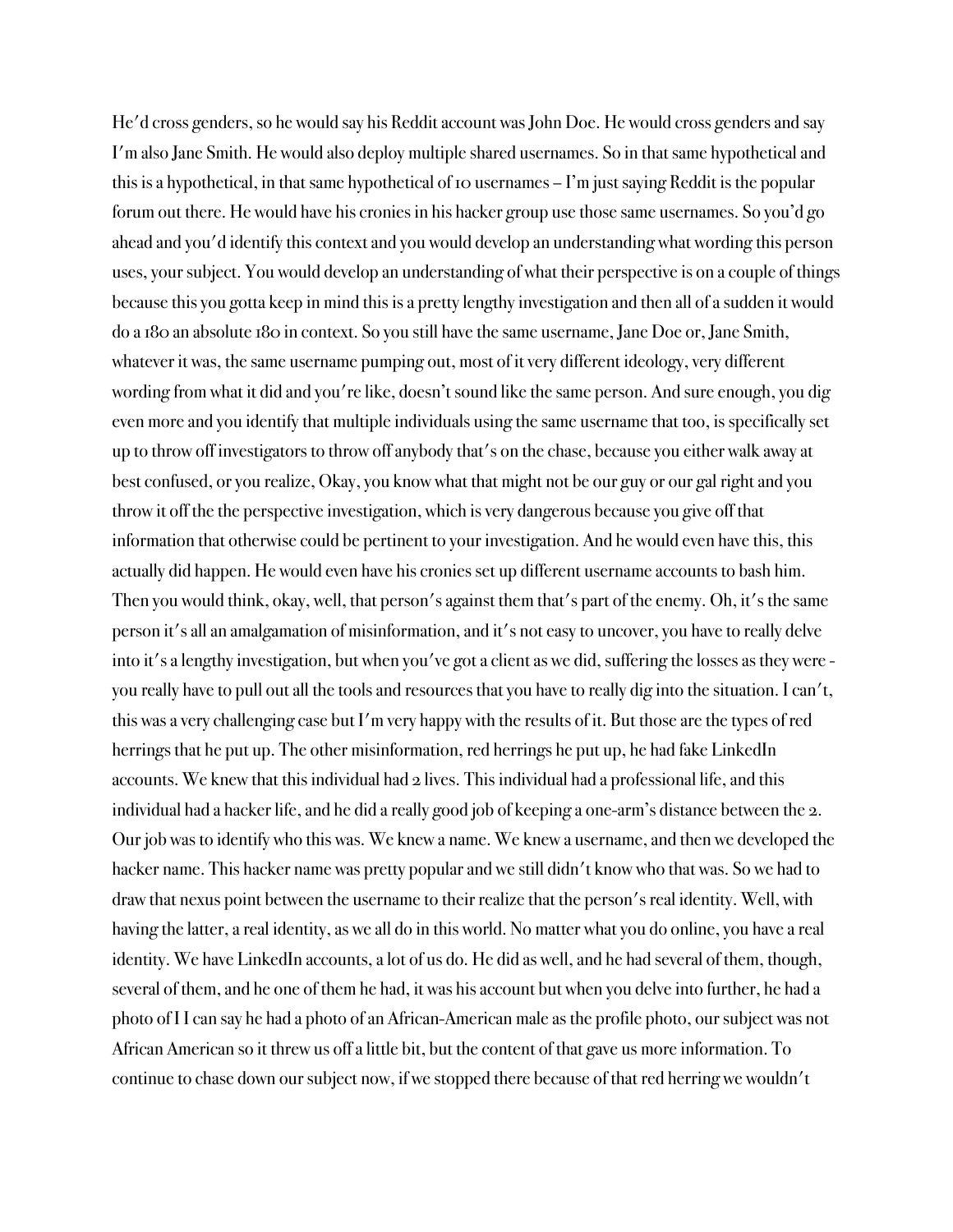have picked up that additional information. So again, he just really used a lot of different resources to throw off investigators.

Leah Evert-Burks: So you mentioned that he lived a double life, and in his professional life. What was his profession?

**Chris Salgado:** So I can say that I can say that he's an engineer at a very well-known company in the United States. I apologize, I'm not trying to dodge it but part of this is still open.

**Leah Evert-Burks:** I understand, I understand.

**Chris Salgado:** So I got a careful with that.

**Leah Evert-Burks:** Double lives. When you look at criminal networks, once uncovered, many times people are surprised by the individuals involved, a teenager living in their parents' basement, an engineer with a professional life in a legitimate company, but yet they are involved in criminal activity - activity where they believe they can stay hidden and undetected. The web provides that cover, whether hacking and selling stolen streaming content or physical counterfeit goods online.

Leah Evert-Burks: And I think Chris, you have mentioned that in your investigations you used what's called spider maps. Can you explain what those are?

**Chris Salgado:** So I'm a visual guy. So in my reports I like to employ icons. I like to employ graphs, pictures because I absorb better when it comes to that and I frankly don't like to deliver report to my client, or an update to my client, that has them guessing - Chris I read what you said what you wrote, but when you mean I don't understand, right, I don't like to give them that guesswork. So because this issue was convoluted, we ended up unwrapping an entire operation of individuals, not just our individual, our subject that we were looking for immediately. We unwrapped operation of at least 10 people in the group, and all of them were very skilled.

So it was, and with all this misinformation is red herrings, I mean, if you can imagine I'm just giving you a brief, brief thumbnail sketch of this, if you can imagine it got pretty convoluted

pretty quickly. So what I deployed again being a visual guy trying to not have the client guess at what I'm trying to say and really understand the situation as best as possible was I deployed a spider map because I felt the number of bad actors that we were engaging in we had to really identify who they were, what their nexus points were, what their roles were inside the operation. What, alias, aliases, were attributed to this person. Person A, or 1 through 10 I'll say and how those nexus points developed between each one. It was, it was, I can't say enough it was a pretty confusing situation. So we drew out a spider map that would really detail everyone's nexus points, whether it was a social media connection or an address connection, or they went to the same school or they worked at the same place 5 years ago.

**Leah Evert-Burks:** So, finding nexus.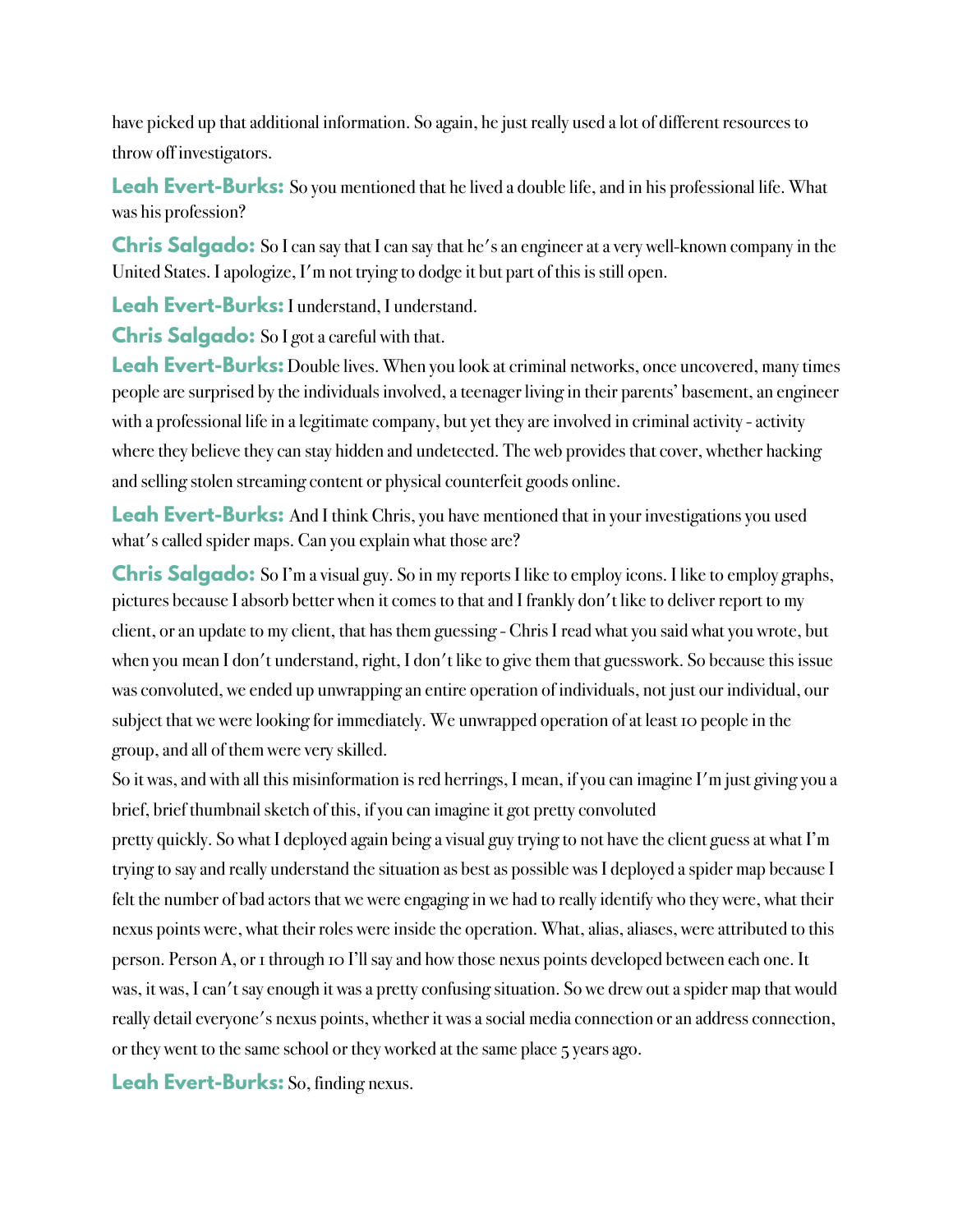**Chris Salgado:** Absolutely a 100%, and while our mission first was to really carve out the identity of the one subject, it just blew up in our faces because we had to understand we got an entire operation before us. Sure, he was the person with his fingerprints on what he had done, but he had a whole team supporting him, so we then had to open up our aperture of the investigation and understand how these bad actors and some of them were very key players in the in the process and the operation how they all fit together very, very key. And then, obviously, the client would be able to kind of take a step back, assess the entire operation through a macro view of it and say, Okay, we want to engage this person civilly. We want to I engage in this person criminally, kind of really identify what ducks they want to, or you know what arsenal they want to kind of unleash on each individual.

**Leah Evert-Burks:** Okay, and ultimately this hacker made a mistake. Can you walk us through the mistake that they made that enabled you to identify the hacker and be able to report to your client and to the legal authorities who this was?

**Chris Salgado:** Sure yeah, he, I'm absolutely thrilled that he made a mistake because It doesn't matter what your role is at your work. It doesn't matter what you do as a hobby, it doesn't matter what you do as a you know in life, we're all boiled down to being human and humans make mistakes and we certainly capitalized on this one and he was, I can't say enough I've said a few times. I need to say it again. He was very good at what he did. It was very, he was...

He was very careful with what he put out there with his online breadcrumbs and intentional misleading breadcrumbs as well. But lo and behold, we were searching the deep web and this was weeks out into this investigation. We're searching the deep web and we came across a document. It was a PDF document that was uploads to a very hidden website. It was actually a membership form for this individual, the subject of ours to start up an online account for another streaming service, and he put his real information in there. He put his real credit card information there, and he tied his hacker name to his real name. That was the one document, almost literal, smoking gun in the cyber world. That said, Chris, this is your guy, and then we had the ancillary information to really strengthen that. But yeah, he made a mistake, and we're able to capitalize it, and I don't want to water it down saying that, hey? We found it right I mean it's a a hell of a lot of effort, a lengthy amount of time and a lot of fortitude to really be able to capitalize, one identify that and capitalize or really understand what we're looking at because I kind of summed it up that wasn't that it wasn't that pretty as far as PDF here's your subject here's his real identity, but nonetheless that's how really close the door on that chapter and we really confirm who that person was.

**Leah Evert-Burks:** Yeah, it's so interesting like you said that that even the most sophisticated criminals are human. And you had to just kind of wait for that human mistake to happen and be paying attention on you know, multiple levels to just wait it out because eventually we all make mistakes. It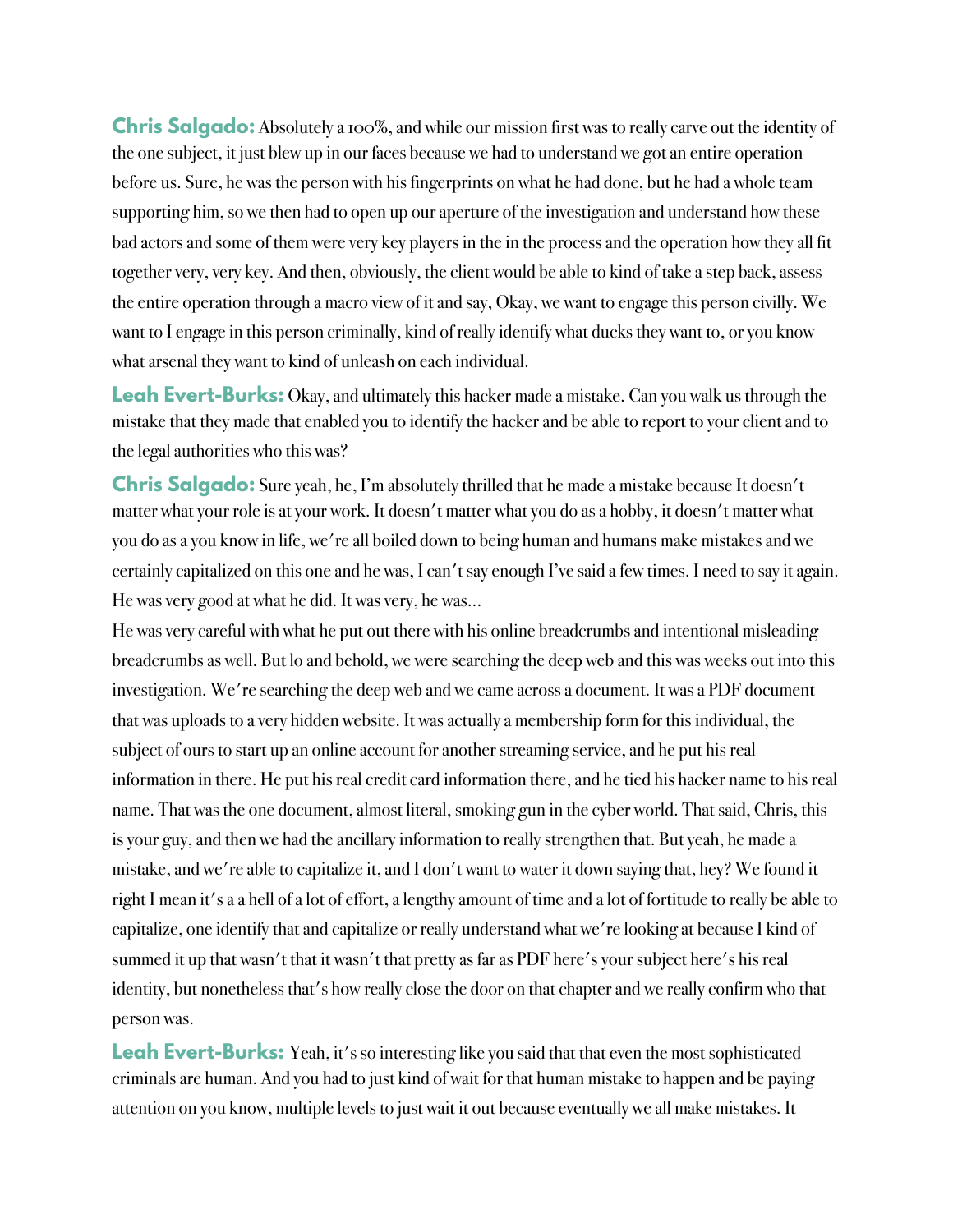sounds so surprising, though, when you outline it, because hearing how sophisticated this hacker was, how he used his hacker community to throw off all the trails. And then, for him to make this mistake is, is surprising.

**Chris Salgado:** It absolutely was, when when I came across the, the document and I decoded what it had say, because it wasn't that black and white where PDF says here's your guy - I kind of had to take step back from the terminal from my computer and say, is this legit? Is that more misinformation? This is done by his enemy hacker group, right?

## **Leah Evert-Burks:** Right?

**Chris Salgado:** It's just to your point it seemed too good to believe but again you take a step back from that perspective, and you realize doesn't matter what you do, CEO of a company you're an it super specialist it doesn't matter we're all human. We all make mistakes and this was his mistake, and I was in awe of it. But I was also thrilled to have that in my lap. So very much was a client.

**Leah Evert-Burks:** So, Chris, how long from beginning of the assignment to discovering this mistake, and being able to identify the hacker, how much time passed?

**Chris Salgado:** So it was a pretty lengthy investigation, a cyber investigation, right? There's surveillances out there there's physical investigations that extend when we we have a case that's over 2 years ongoing right now so. But as far as a cybergist here's your directive chase this person down; it was pretty lengthy. We were involved with it for about 6 to 8 weeks. Might not sound like a lot, but when you're sitting in front of your computer chasing somebody down for hours and hours per day, 6 to 8 weeks is a stretch. And again, it was justified because of how good this guy was, and not only him but his team of individuals that supported him. And this guy, I might add, he was absolutely narcissistic. He was very full of himself and I, and you could see that you could gather that from his writings from his, the way he led his team as well. And then, from the way that other people talked about him, both his peers and his enemies. And I like to think that this guy, maybe with this misstep of his. Maybe he dropped his guard because he figured he didn't have to have it up all the time. Just a speculation on my part. But this guy we had a evidence, piece after evidence, piece detail, and this guy was very full of himself, very narcissistic.

**Leah Evert-Burks:** Yeah, yeah, ego gets in the way.

**Chris Salgado:** Yeah, yeah, exactly. And it can put it can bring you down.

**Leah Evert-Burks:** Yeah. yeah, absolutely. Well, very interesting, and a world that I that I'm sure many of the listeners have not heard a lot about so very interesting investigation. So in thinking about this hacker case, Chris, if you could select one word to describe the case or the experience, what would that one word be?

**Chris Salgado:** Well to me, I guess the obvious word would be to to me challenging. But I also want to kind of bring in the word exciting too, because chasing somebody down, I apologize,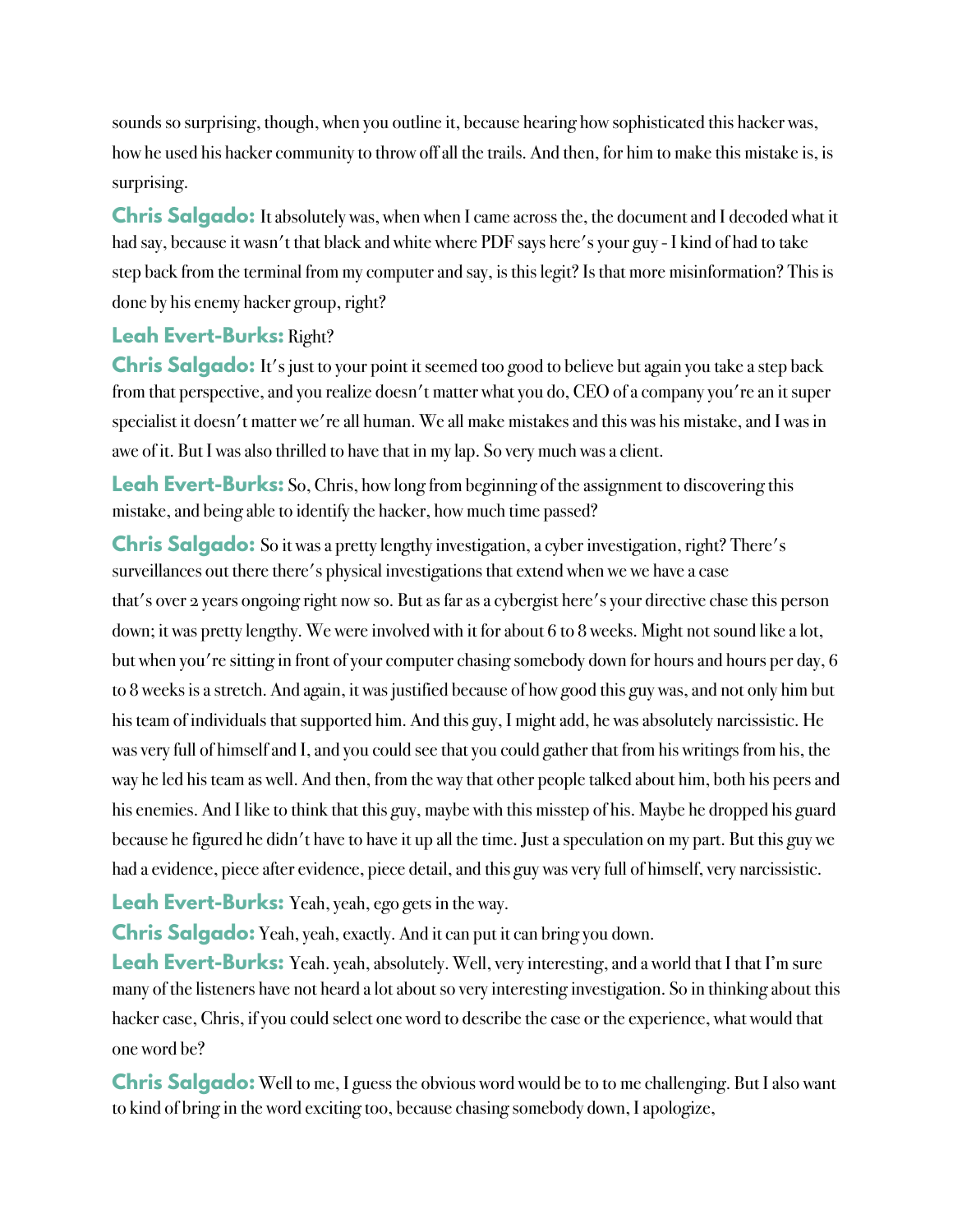I've said this so many times, but chasing somebody down of this magnitude, with his skill set, with his stature in the hacker community, was exciting, certainly in my mind dangerous. But it was exciting, because we were trying to keep up with this guy and his cyber fortitude, skill set, know we had to match that as best as we could, and that was, in my opinion, very exciting.

It was absolutely challenging so I'll stick with challenging at first and drop in exciting if you asked me the same question twice.

**Leah Evert-Burks:** All right. That sounds good. Well, again, thank you, Chris, for walking us through this case, and thank you for doing the hard work.

**Chris Salgado:** Yeah, I appreciate it. Thank you for having me I definitely appreciate it and it's good to kind of talk about these instances to give the education out there of what can be done even when it's somebody that's pretty rough to chase down. You just gotta make sure that you deploy the right resources and have the patience to get from point A to point B.

**Leah Evert-Burks:** And don't stop and wait for that mistake.

**Chris Salgado:** Right, right exactly.

**Leah Evert-Burks:** Yeah OK, great, thank you Chris.

**Chris Salgado:** You're welcome, thank you Leah.

**Leah Evert-Burks:** I'm not sure if it should cause comfort or distress to hear about the human mistake the hacker made, because we are all human, and we all make mistakes. But also a human trait, persistence and good ol' fashioned grit and determination helped find this criminal and in that, I find much comfort. Chris displayed those attributes in tracking down this hacker and preserving the value and rightful ownership of creative content.

**Leah Evert-Burks:** If you're interested in sponsoring episodes of Brand Protection Stories, please contact A-CAPP Assistant Director Kari Kammel at kkammel@msu.edu.

**Leah Evert-Burks:** I first met my next guest, attorney Deborah Greaves when she was working to protect the iconic True Religion Jeans brand. Maybe more than any other product group, fashion brands can shoot to the top in meteoric speed, and within a short period of time one become the most coveted of items; requiring that brand protection teams match protection to the brand's acceleration. As you will hear, not only was the True Religion brand counterfeited widely, it was also the target of cargo theft, hijacking and even internal theft schemes to divert product. All in a brand protection professionals days' work. Join us.

**Leah Evert-Burks:** Thanks for joining us today for this edition of *Brand Protection Stories*, produced by the Center for Anti-Counterfeiting and Product Protection (or A-CAPP) @ Michigan State University in East Lansing, MI. Please visit us @ a-capp.msu.edu. A-CAPP is a non-profit organization founded in 2009. It is the first and only academic body focusing upon the complex global issues of anti